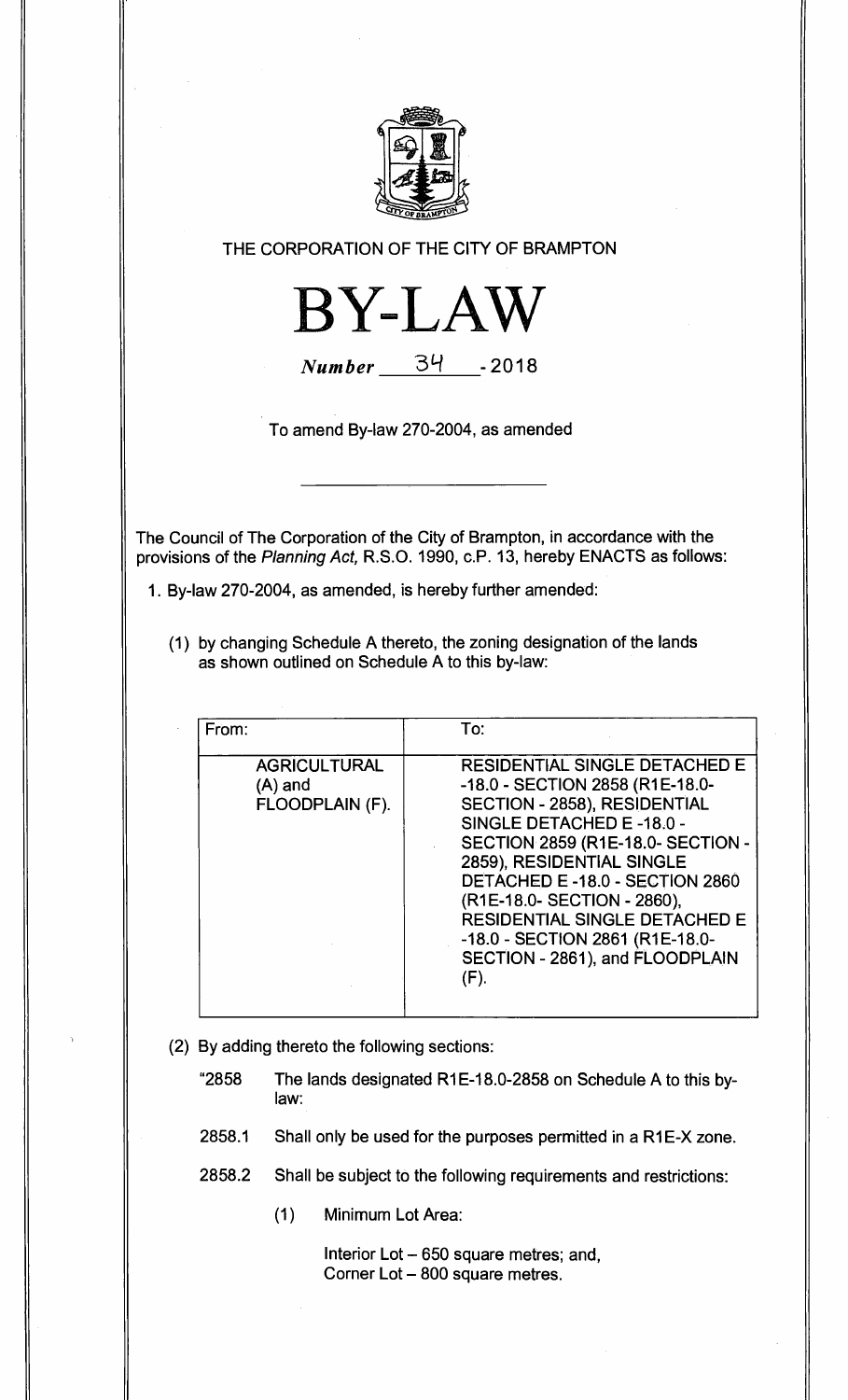**(2) Minimum Lot Width:** 

**Interior Lot — 18.0 metres; and, Corner Lot — 20.0 metres.** 

**(3) Maximum Lot Coverage:** 

**49%, excluding permitted accessory structures and yard encroachments specified in Section 2858 and 6.13 of this by-law.** 

- **(4) Minimum Lot Depth: 27.0 metres;**
- **(5) Minimum Front Yard Depth:** 
	- **a) 4.5 metres;**
	- **b) 6.0 metres to the front of a garage where the garage door faces the street;**
	- **c) the minimum setback to a daylight triangle shall be 1.5 metres;**
	- **d) a covered or uncovered porch and/or balcony with or without foundation or cold cellar, including eaves or cornices, may encroach 2.3 metres into the front yard;**
	- **e) a covered or uncovered porch and/or balcony with or without foundation or cold cellar, including eaves or cornices, may encroach to within 1.3 metres of a daylight triangle;**
	- **f) a bay/ bow/ or box window with or without foundation may encroach 1.5 metres into the front yard; and,**
	- **g) a bay/ bow/ or box window with or without foundation may encroach into the front yard to within 1.0 metres of a daylight triangle.**
- **(6) Minimum Exterior Side Yard:** 
	- **a) 3.0 metres;**
	- **b) the minimum setback to a daylight triangle shall be 1.5 metres;**
	- **c) a covered or uncovered porch or balcony with or without foundation or cold cellar, including eaves and cornices, may encroach 2.3 metres into the exterior side yard;**
	- **d) a covered or uncovered porch or balcony with or without foundation or cold cellar, including eaves and cornices, may encroach into the exterior side yard to within 1.3 metres of a daylight triangle;**
	- **e) a bay/ bow/ or box window, with or without foundation may encroach 1.0 metres into the exterior side yard; and,**
	- **f) a bay/ bow/ or box window with or without foundation may encroach into the front yard to within 1.0 metres of a daylight triangle.**
- **(7) Minimum Rear Yard Depth:** 
	- **a) 7.5 metres; and,**
	- **b) a covered or uncovered porch and/or balcony, including eaves and cornices, with or without foundation or cold cellar, may project from the rear main wall of a dwelling by a maximum of 3.5 metres.**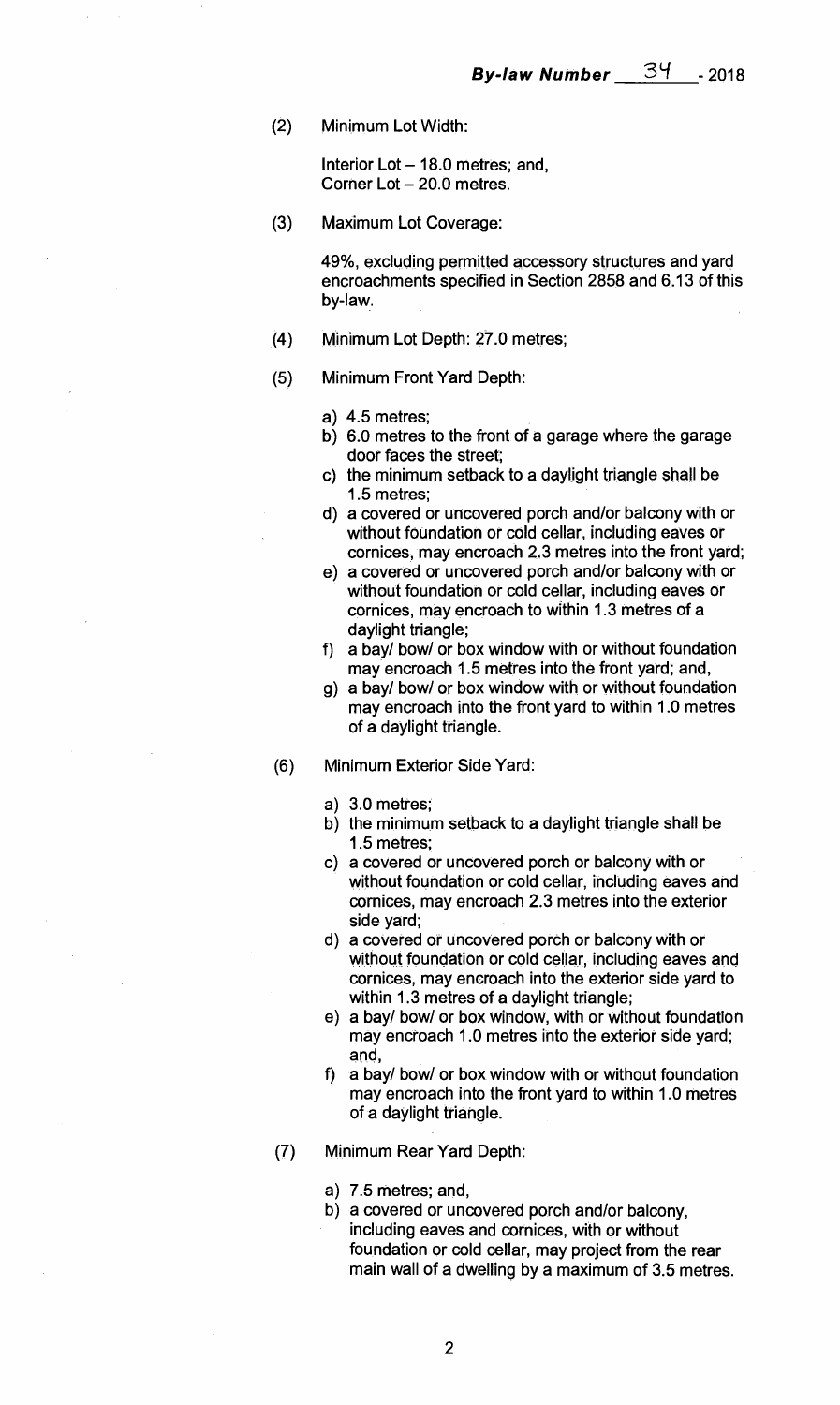- **(8) Minimum Interior Side Yard Width:** 
	- **a) 1.2 metres.**
- **(9) Maximum Building Height:** 
	- **a) 11.5 metres.**
- **(10) Garage Control:** 
	- **a) the garage door width may be widened by an extra 0.6 metres if the front of the garage does not project beyond a porch or front wall of a dwelling; and,**
	- **b) the interior garage width, as calculated 3.0 metres from the garage opening, shall not be more than 0.9 metres greater than the maximum garage door width permitted on the lot.**
- **2858.3 Shall also be subject to the requirements and restrictions relating to the R1E zone and all the general provisions of this by-law, which are not in conflict with those set out in Section 2858.2."**
- **By adding thereto the following sections:** 
	- **"2859 The lands designated R1E-18.0-2859 on Schedule A to this bylaw:**
	- **2859.1 Shall only be used for the purposes permitted in a R1E- X zone.**
	- **2859.2 Shall be subject to the following requirements and restrictions:** 
		- **(1) Minimum Lot Area:**

**Interior Lot — 650 square metres.** 

**(2) Minimum Lot Width:** 

**Interior Lot — 18.0 metres.** 

**(3) Maximum Lot Coverage:** 

**45%, excluding permitted accessory structures and yard encroachments specified in Section 2859 and 6.13 of this by-law.** 

- **(4) Minimum Lot Depth: 27.0 metres.**
- (5) **Minimum Front Yard Depth:** 
	- **a) 4.5 metres;**
	- **b) 6.0 metres to the front of a garage where the garage door faces the street;**
	- **c) a covered or uncovered porch and/or balcony with or without foundation or cold cellar, including eaves or cornices, may encroach 2.3 metres into the front yard; and,**
	- **d) a bay/ bow/ or box window with or without foundation may encroach 1.5 metres into the front yard.**
- **(6) Minimum Rear Yard Depth:** 
	- **a) 7.5 metres; and,**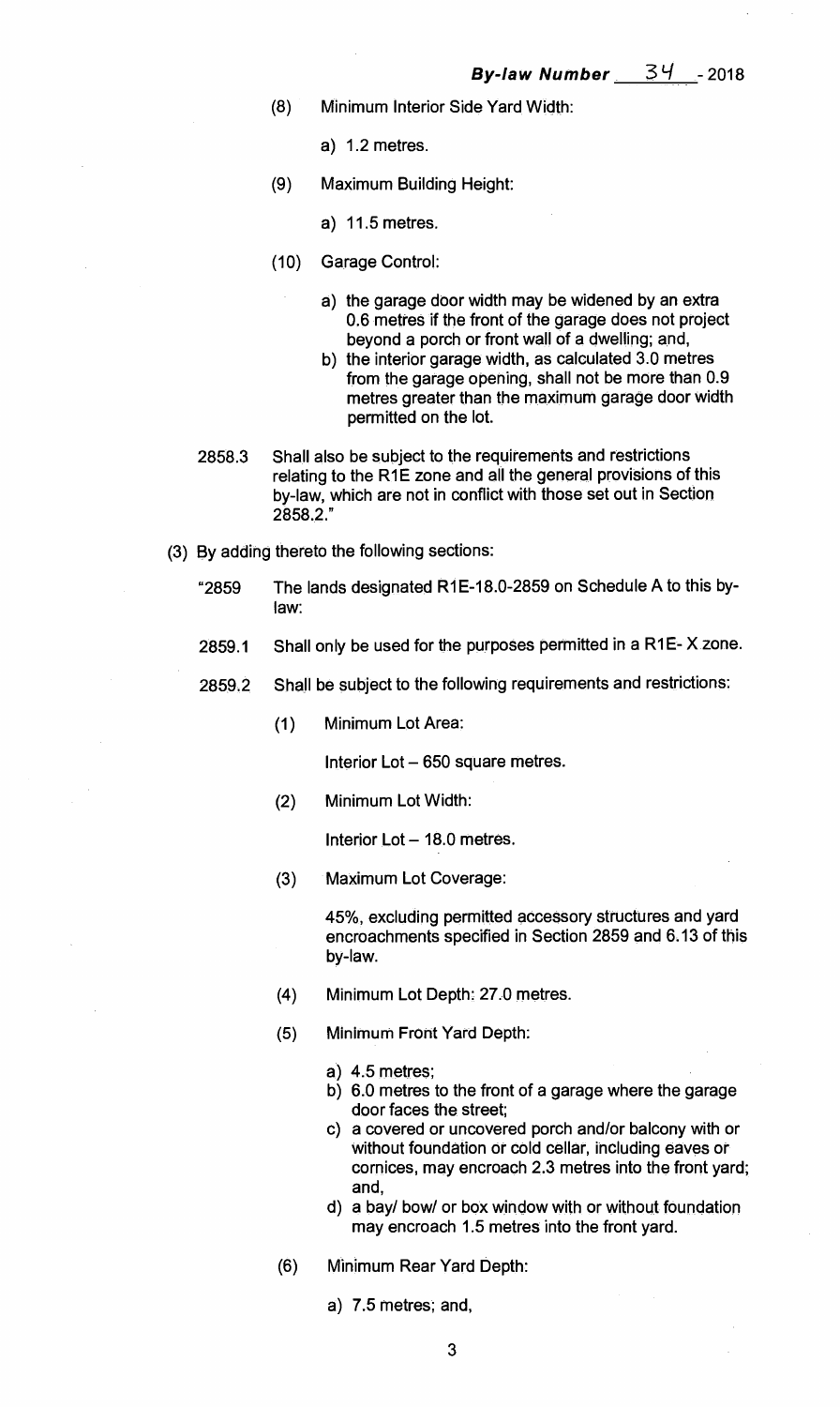- **b) a covered or uncovered porch and/or balcony, including eaves and cornices, with or without foundation or cold cellar, may project from the rear main wall of a dwelling by a maximum of 3.5 metres.**
- **(7) Minimum Interior Side Yard Width:** 
	- **a) 1.2 metres.**
- **(8) Maximum Building Height:** 
	- **a) 11.5 metres.**
- **(9) Garage Control:** 
	- **a) the garage door width may be widened by an extra 0.6 metres if the front of the garage does not project beyond a porch or front wall of a dwelling; and,**
	- **b) the interior garage width, as calculated 3.0 metres from the garage opening, shall not be more than 0.9 metres greater than the maximum garage door width permitted on the lot.**
- **2859.3 Shall also be subject to the requirements and restrictions relating to the R1E zone and all the general provisions of this by-law, which are not in conflict with those set out in Section 2859.2."**
- **(4) By adding thereto the following sections:** 
	- **"2860 The lands designated R1E-18.0-2860 on Schedule A to this bylaw:**
	- 2860.1 Shall only be used for the purposes permitted in a R1E-X zone.
	- **2860.2 Shall be subject to the following requirements and restrictions:** 
		- **(1) Minimum Lot Area:**

**Interior Lot — 650 square metres.** 

**(2) Minimum Lot Width:** 

**Interior Lot — 18.0 metres.** 

**(3) Maximum Lot Coverage:** 

**39%, excluding permitted accessory structures and yard encroachments specified in Section 2860 and 6.13 of this by-law.** 

- **(4) Minimum Lot Depth: 27.0 metres.**
- **(5) Minimum Front Yard Depth:** 
	- **a) 4.5 metres;**
	- **b) 6.0 metres to the front of a garage where the garage door faces the street;**
	- **c) a covered or uncovered porch and/or balcony with or without foundation or cold cellar, including eaves or cornices, may encroach 2.3 metres into the front yard; and,**
	- **d) a bay/ bow/ or box window with or without foundation may encroach 1.5 metres into the front yard.**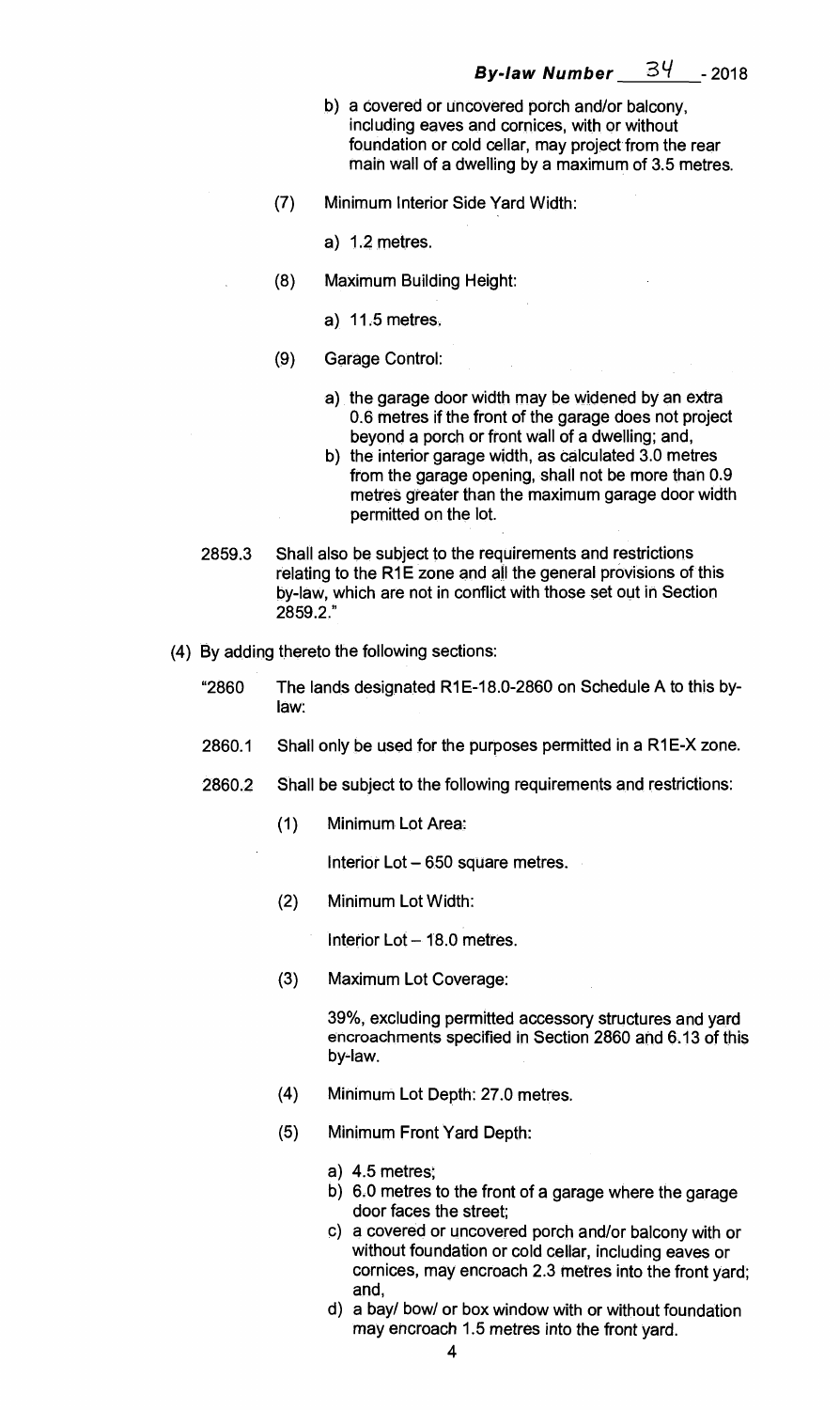- **(6) Minimum Rear Yard Depth:** 
	- **a) 11.5 metres; and,**
	- **b) a covered or uncovered porch and/or balcony, including eaves and cornices, with or without foundation or cold cellar, may project from the rear main wall of a dwelling by a maximum of 3.5 metres.**
- **(7) Minimum Interior Side Yard Width:** 
	- **a) 1.2 metres.**
- **(8) Maximum Building Height:** 
	- **a) 11.5 metres.**
- **(9) Garage Control:** 
	- **a) the garage door width may be widened by an extra 0.6 metres if the front of the garage does not project beyond a porch or front wall of a dwelling; and,**
	- **b) the interior garage width, as calculated 3.0 metres from the garage opening, shall not be more than 0.9 metres greater than the maximum garage door width permitted on the lot.**
- **2860.3 Shall also be subject to the requirements and restrictions relating to the R1E zone and all the general provisions of this by-law, which are not in conflict with those set out in Section 2860.2."**
- **(5) By adding thereto the following sections:** 
	- **"2861 The lands designated R1E-18.0-2861 on Schedule A to this bylaw:**
	- **2861.1 Shall only be used for the purposes permitted in a R1E- X zone.**
	- **2861.2 Shall be subject to the following requirements and restrictions:** 
		- **(1) Minimum Lot Area:**

**Interior Lot — 650 square metres; and, Corner Lot — 800 square metres.** 

**(2) Minimum Lot Width:** 

**Interior Lot — 18.0 metres; and, Corner Lot — 20.0 metres.** 

**(3) Maximum Lot Coverage:** 

**33%, excluding permitted accessory structures and yard encroachments specified in Section 2861and 6.13 of this by-law.** 

- **(4) Minimum Lot Depth: 27.0 metres.**
- **(5) Minimum Front Yard Depth:** 
	- **a) 4.5 metres;**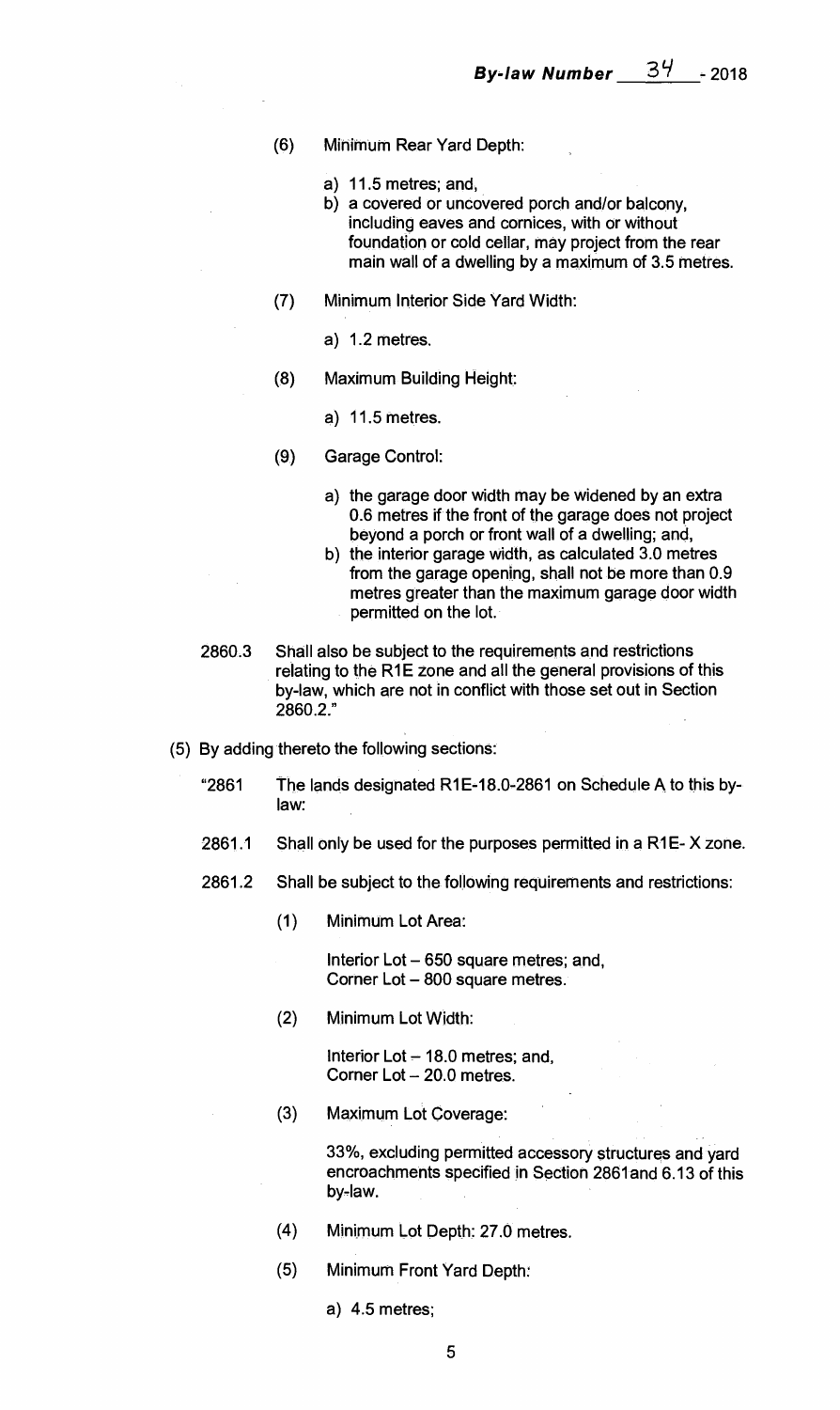- **b) 6.0 metres to the front of a garage where the garage door faces the street;**
- **c) the minimum setback to a daylight triangle shall be 1.5 metres;**
- **d) a covered or uncovered porch and/or balcony with or without foundation or cold cellar, including eaves or cornices, may encroach 2.3 metres into the front yard;**
- **e) a covered or uncovered porch and/or balcony with or without foundation or cold cellar,including eaves or cornices, may encroach to within 1.3 metres of a daylight triangle;**
- **f) a bay/ bow/ or box window with or without foundation may encroach 1.5 metres into the front yard; and,**
- **g) a bay/ bow/ or box window with or without foundation may encroach into the front yard to within 1.0 metres of a daylight triangle.**
- **(6) Minimum Exterior Side Yard:** 
	- **a) 3.0 metres;**
	- **b) the minimum setback to a daylight triangle shall be 1.5 metres;**
	- **c) a covered or uncovered porch or balcony with or without foundation or cold cellar, including eaves and cornices, may encroach 2.3 metres into the exterior side yard;**
	- **d) a covered or uncovered porch or balcony with or without foundation or cold cellar, including eaves and cornices, may encroach into the exterior side yard to within 1.3 metres of a daylight triangle;**
	- **e) a bay/ bow/ or box window, with or without, foundation may encroach 1.0 metres into the exterior side yard; and,**
	- **f) a bay/ bow/ or box window with or without foundation may encroach into the front yard to within 1.0 metres of a daylight triangle.**
- **(7) Minimum Rear Yard Depth:** 
	- **a) 13.5 metres; and,**
	- **b) a covered or uncovered porch and/or balcony, including eaves and cornices, with or without foundation or cold cellar, may project from the rear main wall of a dwelling by a maximum of 3.5 metres.**
- **(8) Minimum Interior Side Yard Width:** 
	- **a) 1.2 metres.**
- **(9) Maximum Building Height:** 
	- **a) 11.5 metres.**
- **(10) Garage Control:** 
	- **a) the garage door width may be widened by an extra 0.6 metres if the front of the garage does not project beyond .a porch or front wall of a dwelling; and,**
	- **b) the interior garage width, as calculated 3.0 metres from the garage opening, shall not be more than 0.9 metres greater than the maximum garage door width permitted on the lot.**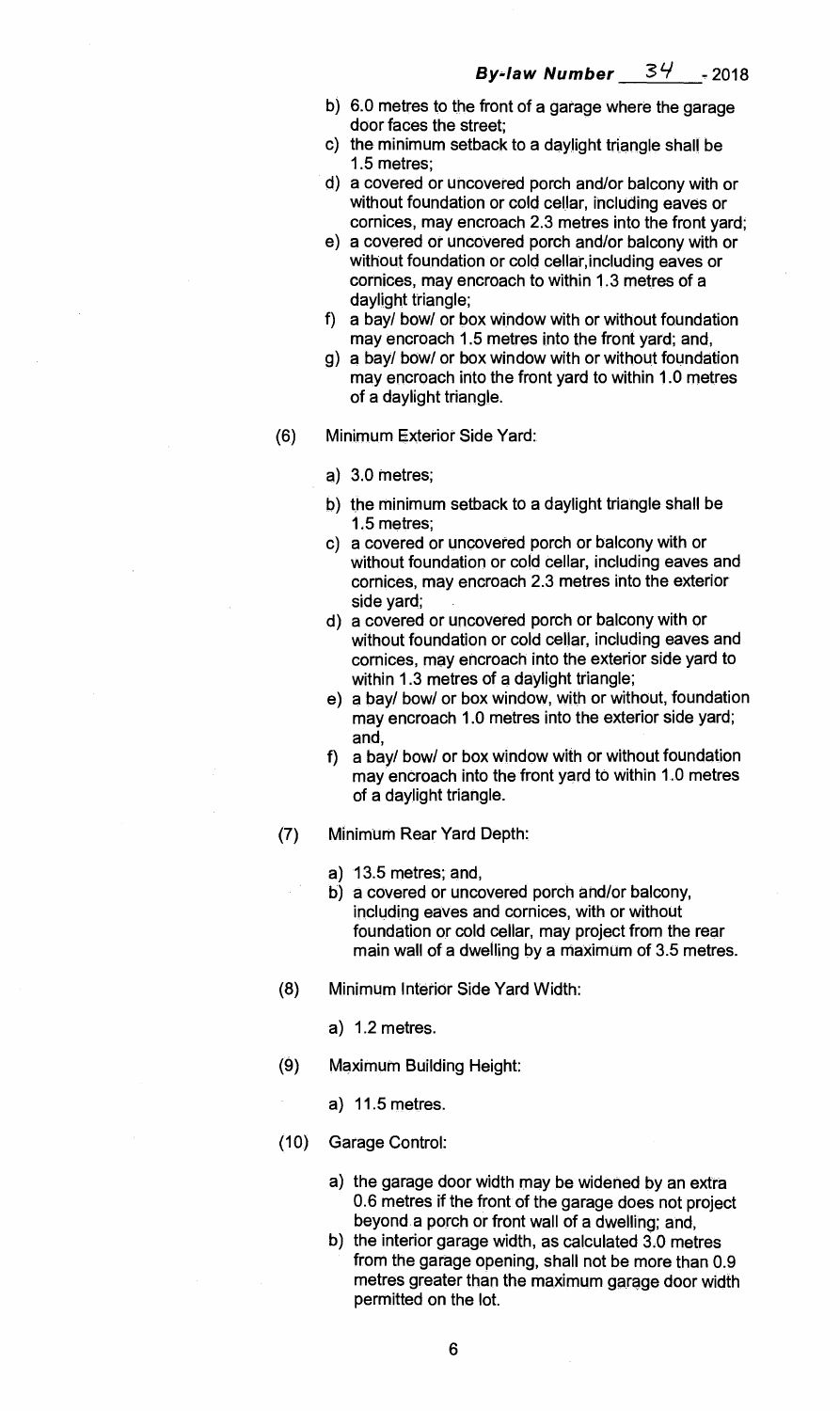**(11) Minimum building setback to the railway on the east side of Churchville Road, excluding permitted encroachment of accessory structures:** 

 $\bar{\mathcal{A}}$ 

- **a) 22 metres.**
- **2861.3 Shall also be subject to the requirements and restrictions relating to the R1E zone and all the general provisions of this by-law, which are not in conflict with those set out in Section 2861.2."**

ENACTED and PASSED this 7<sup>th</sup> day of March, 2018.

| Approved as to<br>form.    |                                                        |
|----------------------------|--------------------------------------------------------|
| 2018/02/26                 | awwitna                                                |
| <b>AWP</b>                 | Mayor<br>∍Linda- <del>Xeffr</del> ely,<br>عدنا<br>انتخ |
| Approved as to<br>content. |                                                        |
| 2017/02/26                 |                                                        |
| <b>Allan Parsons</b>       | Peter Fay, City Clerk                                  |

**7** 

(City File:CO3W01.009)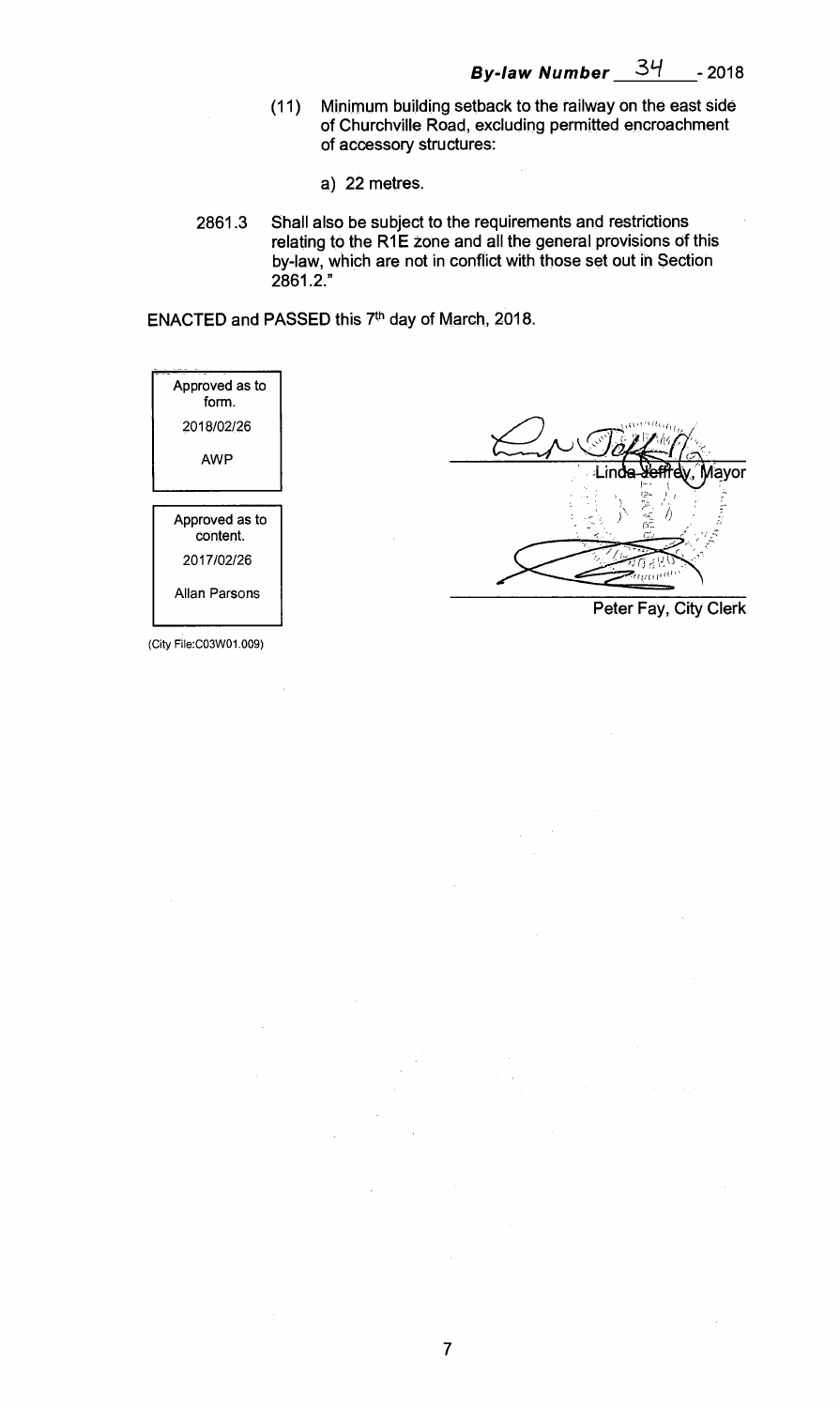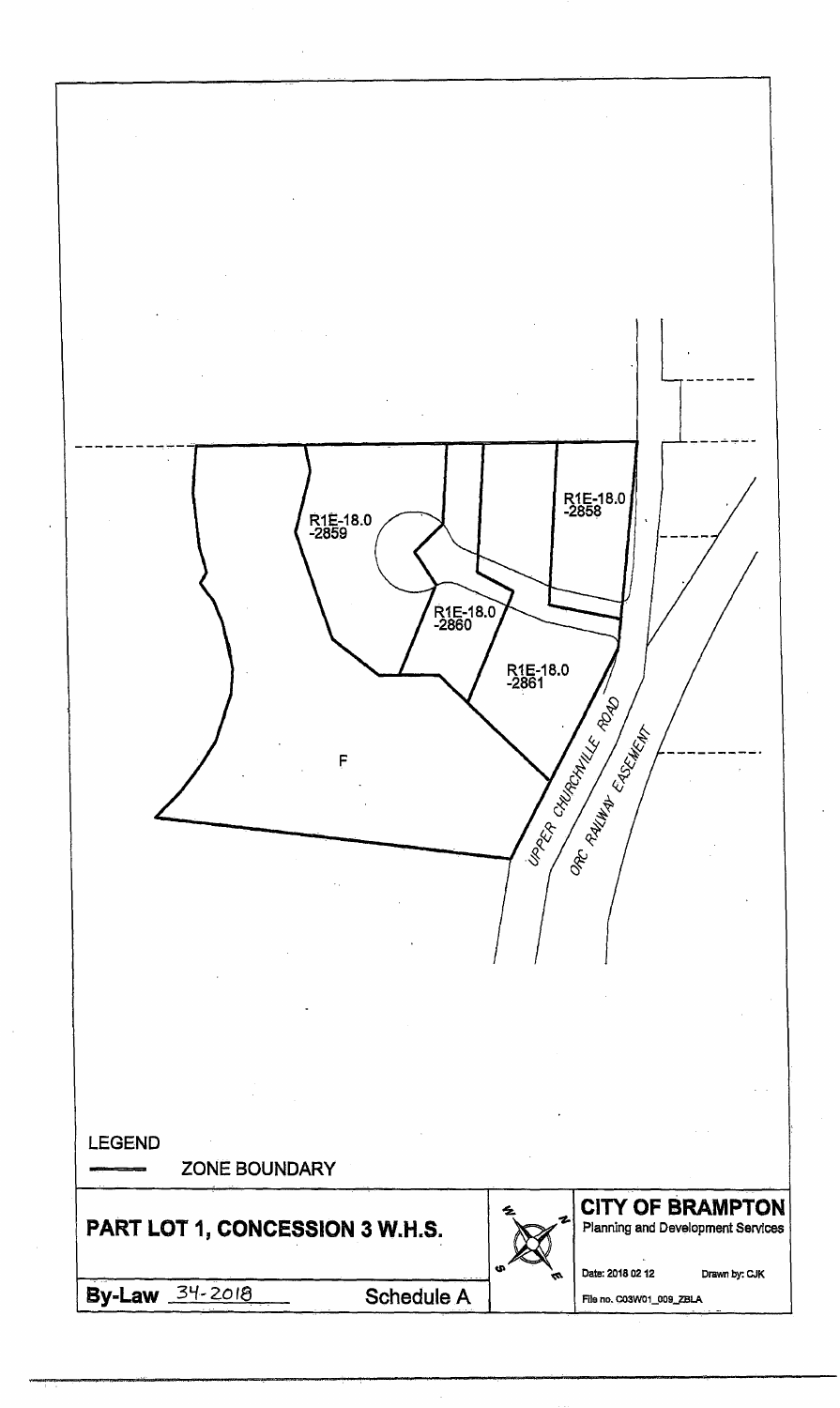